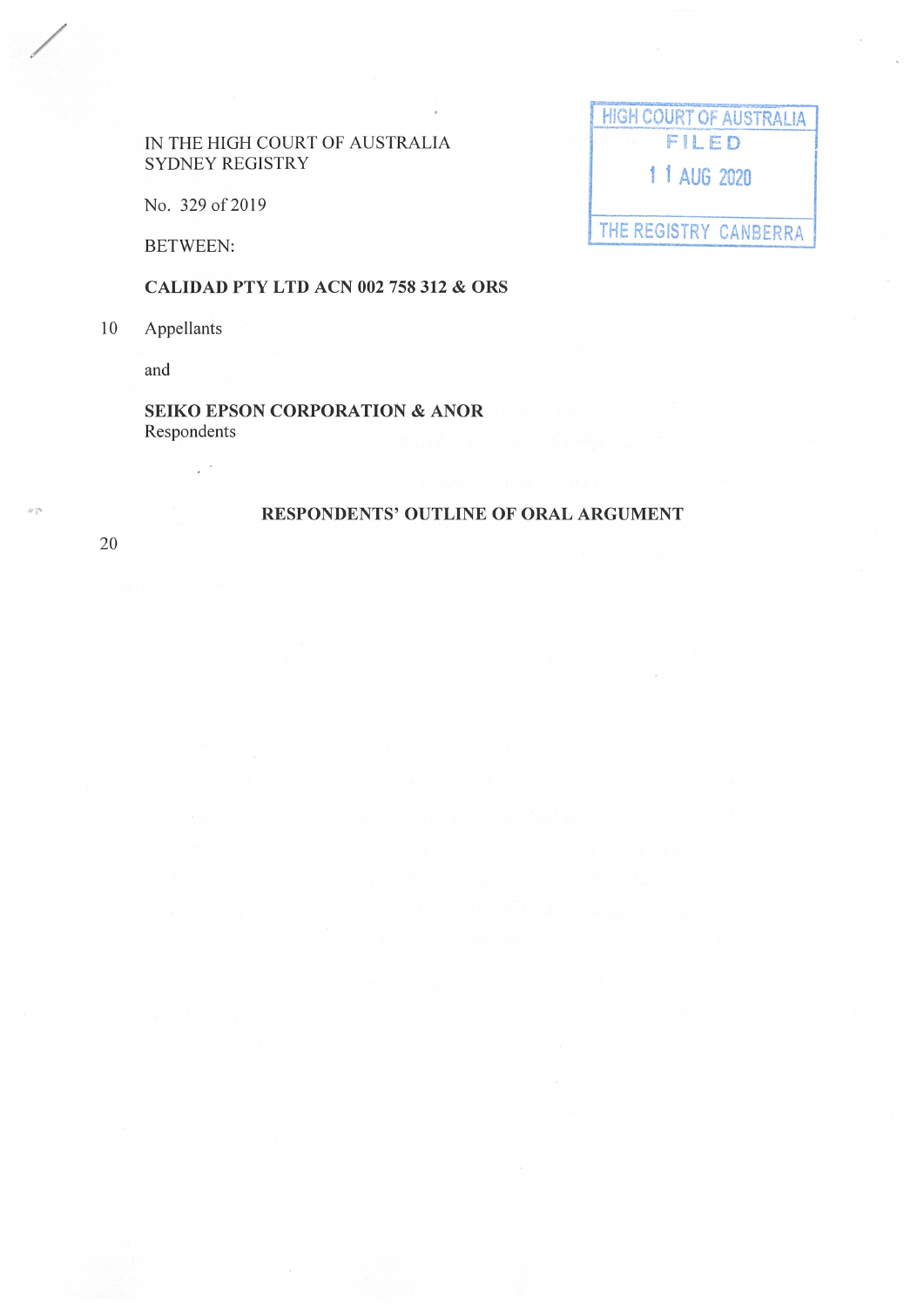### **Part I: Internet publication**

1. This outline is in a form suitable for publication on the Internet.

### **Part II: Propositions to be advanced in oral argument**

First issue: implied licence

2. A licence is implied as a matter of necessity reflecting the exclusive rights granted by the *Patents Act 1990* (Cth) (the **Act**) for the term of a patent as against all without statutory exception: RS [29]-[31]. See "exploit" in Schedule 1, ss 13, 14 and 42(2)(b) of the Act (JBA A/4 p 49, 18, 47-48); *Grain Pool v Commonwealth* (2000) 202 CLR 479 at [83]; *IPEC v Time-Life* (1977) 138 CLR 534 at 548-553, 541-542 (JBA C/9);

10 *National Phonograph v Menck* (1911) 12 CLR 15 at 22, 23, 24, 28 (JBA C/10).

- 3. Implied licence is a long-established part of Australian law: RS [42], [43].
- 4. The legislative purpose reflects the implied licence concept: RS [37]-[42]. See *Explanatory Memorandum 1990* (Cth) at [2], [24] (JBA E/30 p 699, 702); *Patents Act 1952* (Cth) post *Menck 1911*; *D'Arcy v Myriad* (2015) 258 CLR 334 at [25] (JBA C/8 p 134).
- 5. The Act is based on UK legislation interpreted there as requiring implied licence. See *D'Arcy v Myriad* (2015) 258 CLR 334 at [12], [14] (JBA C/8 p 127-128); *Menck 1911*; *United Wire v Screen Repair* [2001] RPC 439 at [68] (JBA D/26 at p 660); *Schütz v Werit* [2013] RPC 16 at [66] (JBA D/23 p 599). *National Phonograph*  20 *v Menck* (1908) 7 CLR 481 (JBA C/10) was in error in suggesting otherwise.
	- 6. Sections 135(1)(b) (repealed since the FCJ) and 144(1) of the Act were first introduced in Australia in 1909 as amendments to the *Patents Act 1903* (Cth) – s  $87(6)(b)$  and s  $87B(1)$  – so as to emulate UK equivalents. These sections reflect the implied licence concept. See RS [32]-[36]; JBA D/33 p 863.20, 864.20; JBA D/34 p 873.10-.30; *Transfield v Arlo* (1980) 144 CLR 83 at 95; FCJ [188] (CBA p 236).
	- 7. Departure from implied licence is a matter for Parliament. See RS [44]-[45]; *Menck 1911* at 24 (C/11 at p 312.20); *D'Arcy v Myriad* at [7], [23], [25], [26], [94] (JBA C/8 p 125, 133, 134, 258), citing *Breen v Williams* (1996) 186 CLR 71 at 114-5.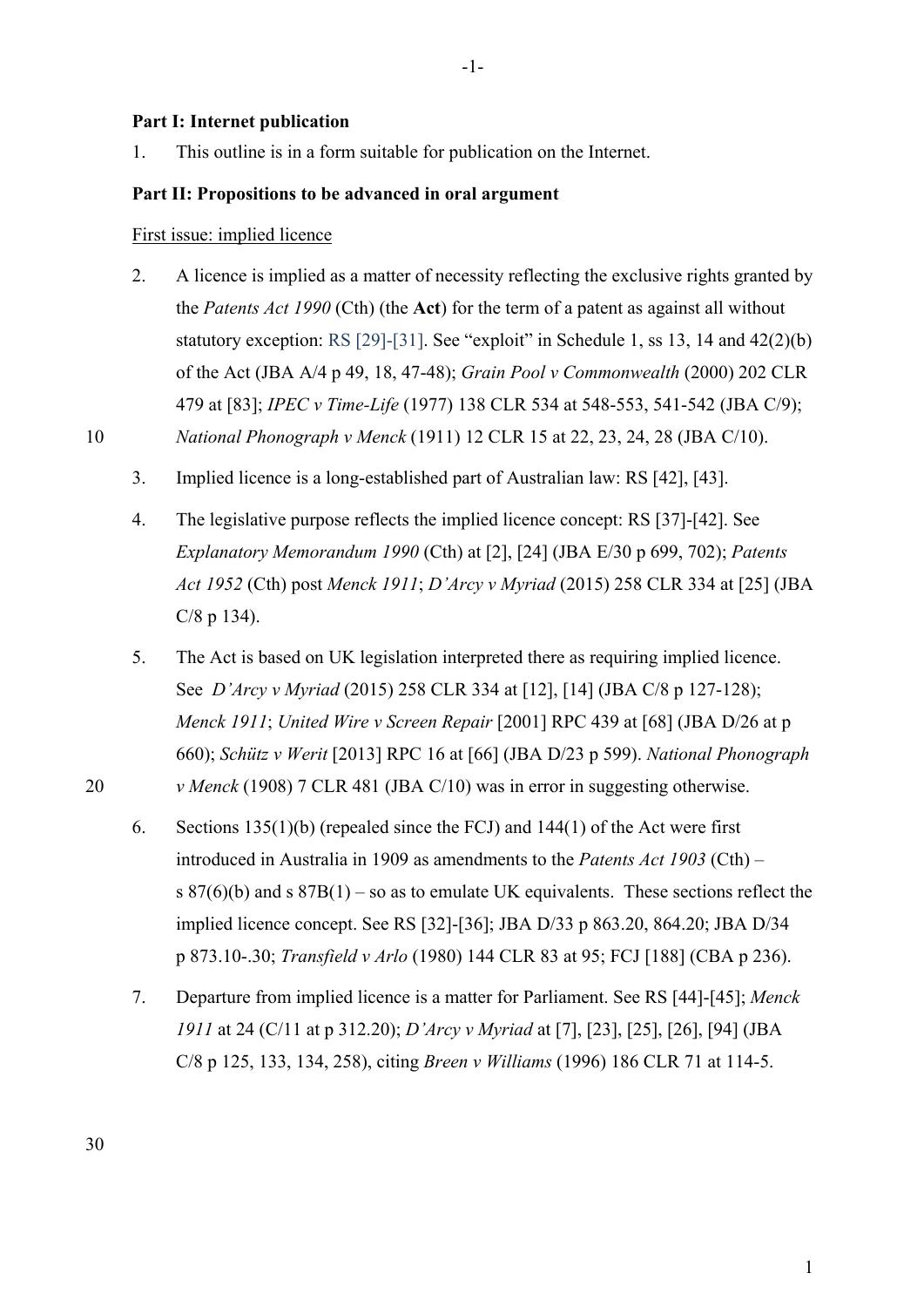#### Second issue: US exhaustion theory

- 8. All patent rights are NOT "exhausted" under US theory, because a purchaser may not "reconstruct" or make a new product: RS [51], [53], [55]. See e.g., *Aro v Convertible Top Replacement* 365 US 336 (1961) at 342, 346 (JBA D/13 p 361.10, 365.20); *Bowman v Monsanto* 569 US 278 (2013) at 4, 5, 8 (JBA D/16 p 455.45- 456.35, 459.25); note *Impression Products v Lexmark* 137 S. Ct. 1523 (2017) (JBA D/20),was not a "reconstruction" case: see *Lexmark v Impression Products* 816 F 3d 721 (Fed Cir 2016) at 728 footnote 2 (p 537.30, 569.35).
- 9. US exhaustion theory is sourced in the peculiar circumstances of the *Bloomer* cases. 10 See *Quanta Computers v LG Electronics* 553 US 617 (2008) at 625.
	- 10. US exhaustion theory is inconsistent with ss 135(1)(b) and 144(1) of the Act. See *US v Univis Lens Co.,* 316 U.S. 241 (1942) at 250, 252.
	- 11. The basis of US exhaustion theory is incoherent, eg an implicit transfer of patent rights or an implicit licence or a presumptive conflict with common law rights of alienation or policy based. See e.g., *US v Univis,* 316 U.S. 241 (1942) at 252; *Aro v Convertible Top Replacement* 365 US 336 (1961) at 345, 369 (JB D/13 p 364.50- 365.15, 388.30); *Impression Products* (USSC) at 1531 (JBA D/20 p 525.55); *Impression Products* (Fed Cir) at 754 (JBA D/21 at p 551.15).
- 12. Neither the doctrine of implied licence nor exhaustion produces a different outcome 20 on this appeal: RS [4]-[7], [49]-[56]. For each category the FFC found a new product had been made: RS [25]-[26]. See FCJ [164]-[165] (CAB p 227).
	- The third issue: the work done on the cartridges
	- 13. The primary judge's approach of material alteration of the embodiment was rejected explicitly or implicitly by the FFC (e.g., FCJ [68], [153], [206]) and the Appellants do not seek to resurrect it on this appeal. Only the FFC has applied the correct test, a question of fact as to whether there was a new making beyond the scope of the implied licence which this Court does not need to revisit. See RS [9]-[12], [15]-[26], [54], [77], [78].
- 14. Key factual matters are: (a) all cartridges were designed as single use containers (FCJ 30 [54], [85], [176], [177], [179], [180], [280], [281], [282], [290]); (b) the end users of the cartridges treated them as scrap and discarded them (FCJ [20], [88], [185], [282];

2